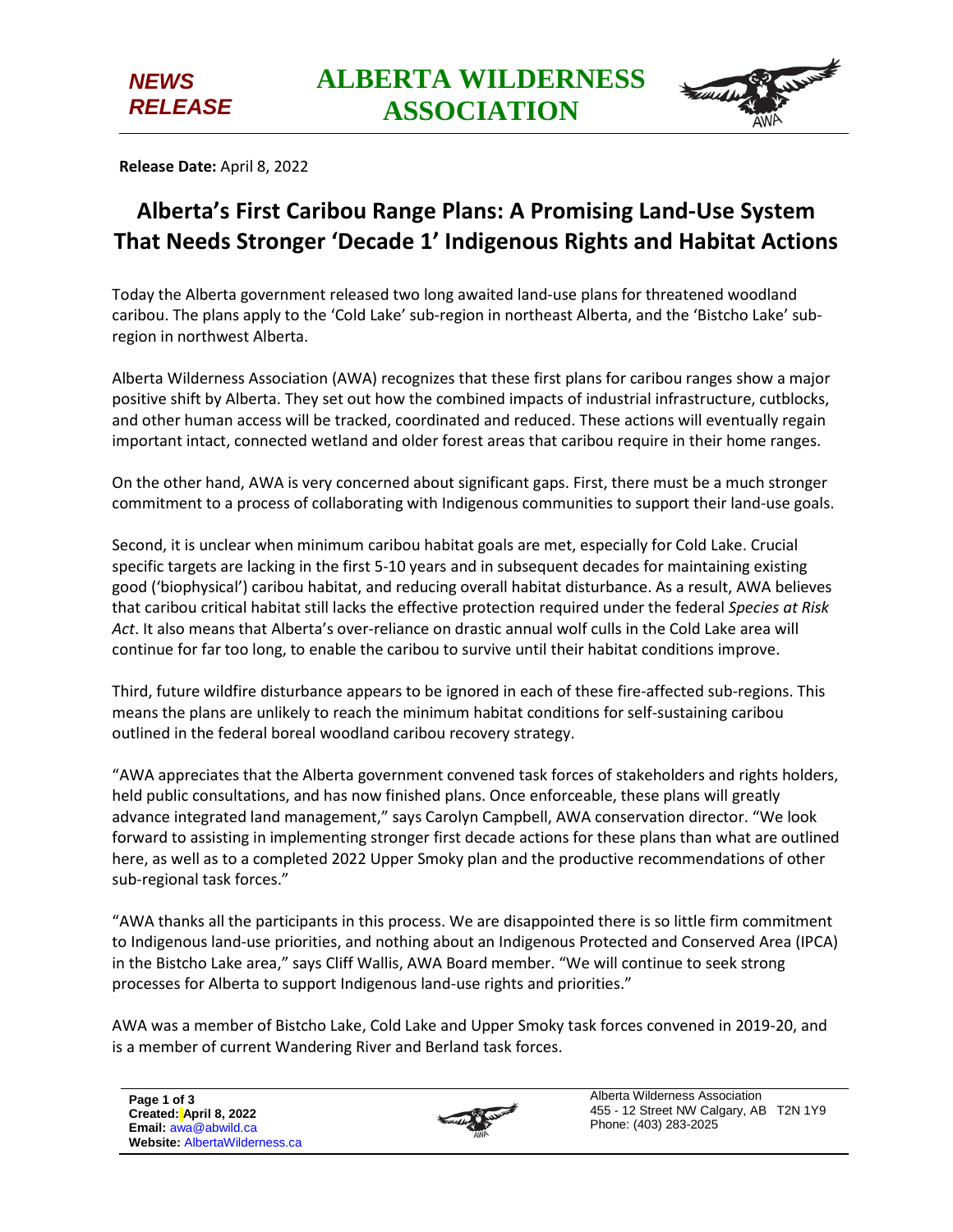## *NEWS RELEASE*



AWA recognizes that the federal government has played an important role in the completion of these caribou plans, via the 2020 caribou conservation agreement that Alberta signed with Ottawa to avoid a federal habitat protection order. AWA asks the federal ECCC Minister to promptly convey his opinion to Canadians about the extent to which Alberta is effectively protecting caribou critical habitat with these plans.

## **For more information:**

Carolyn Campbell, Alberta Wilderness Association (403) 921-9519



Map 1: Only 8% of the Cold Lake and Christina caribou range area (outlined in blue) is considered undisturbed caribou habitat. Alberta is required within 50-100 years to achieve and maintain a minimum of 65% undisturbed habitat, including both human-caused and wildfire disturbance. Alberta must also maintain enough good quality older forest and wetlands habitat ('biophysical' habitat) for caribou life cycle needs while the disturbed habitat recovers. Alberta's Cold Lake sub-regional plan released April 7, 2022 does not outline by decade or area how this will occur. Map source: Government of Alberta, 2021.